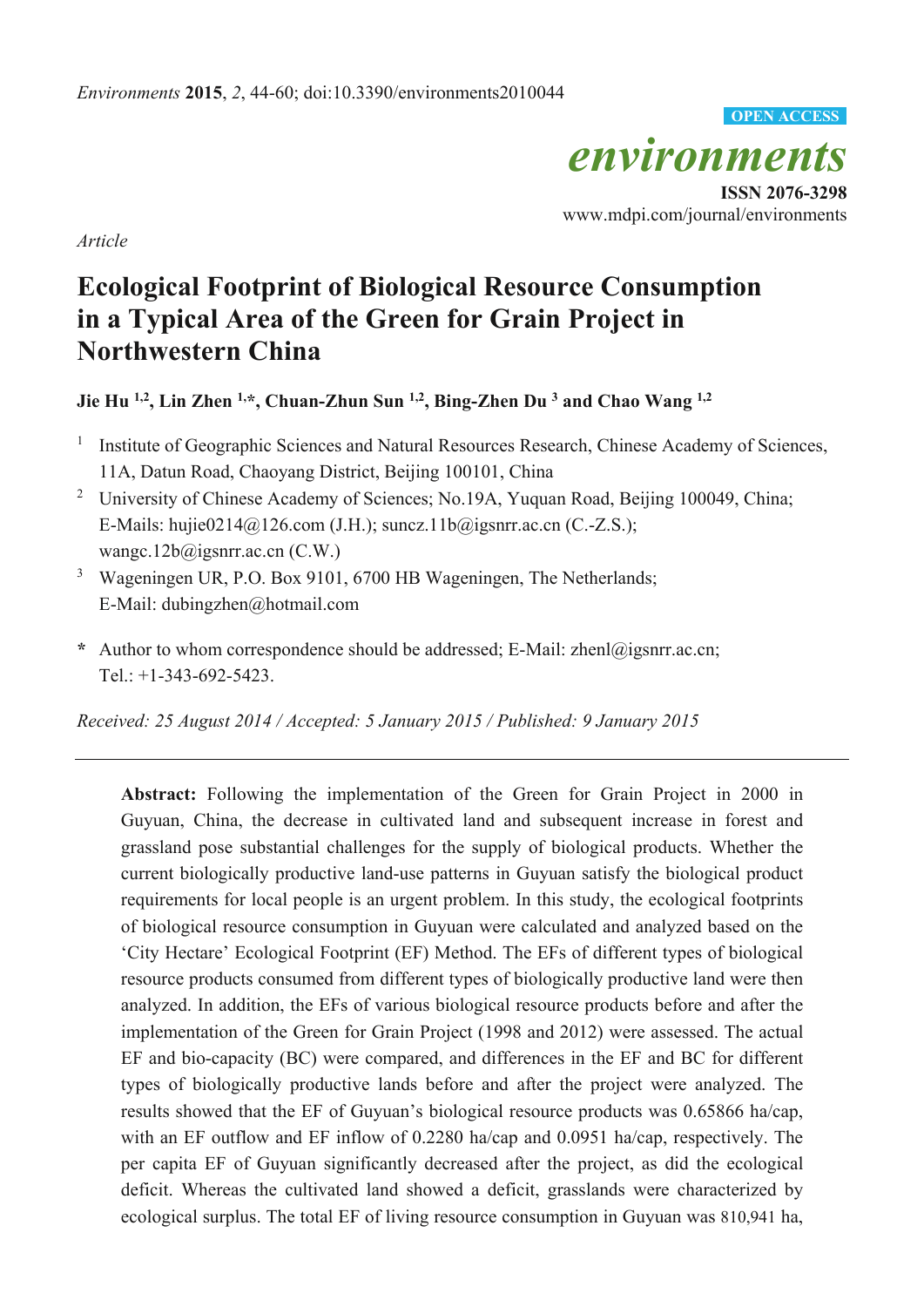and the total BC was 768,065 ha. In additional to current biological production areas, approximately 42,876 ha will be needed to satisfy the demands of Guyuan's people. Cultivated land is the main type of biologically productive land that is needed.

**Keywords:** biological resource consumption; Ecological Footprint (EF); bio-capacity (BC); the Green for Grain Project; Guyuan City

# **1. Introduction**

With the rapid industrialization and population growth of China, the most urgent environmental problems arise from increasing volumes of nationwide production, consumption, and the associated use of natural resources. The Ecological Footprint (EF), a quantitative measure of human utilization of natural resources, is a function of population and the per capita consumption of biologically productive land area. Comparing the EF with the area of biologically productive land can help determine the level of sustainable development of a country or region [1–4] and contribute to a reasonable and effective model for the sustainable utilization of human resources while meeting living requirements. Since Rees and Wackernagel introduced the concept of EF and its specific calculation methods, the theory and methods of EF have been applied at many different scales, such as countries, regions and cities [5–11]. However, most researchers have only accounted for a total population of a nation or local city's EF at the macro-scale and compared different regions; relatively less consideration of EF consumption has been given to resources at the micro-scale (city or county). Collins *et al.* analyzed EF in the capital city of Wales, Cardiff, for example, to examine the environmental impacts of resource consumption at a subnational level and for different socioeconomic groups, and the results showed that lifestyles and consumption decisions in large part impacted the EF [12]. Scotti *et al.* modified the EF calculation scheme to discuss sustainability in the municipality of Piacenza (northern Italy) according to different aspects of local activities, such as industry, agriculture, tertiary sectors, and others [6]. Kissinger *et al.* used data regularly collected from several cities as a proxy for material consumption to analyze urban ecological footprints [13]. Zhang *et al.* presented the 'city hectare' EF accounting method, based on the EF basic theory applied in global hectare models, and calculated the ecological footprint of one county [14]. Most previous studies mainly calculated and analyzed the EF of the biological resources and energy at the micro-scale; fewer have studied the EFs of biological resources or energy separately to clarify the structure of EF consumption. Thus far, research on the EFs of the consumption of biological resources in China is rare, except for studies by Hu *et al.* and He *et al.* who investigated the EFs of biological resources within a city circle [15,16].

The definition of biological resources (bio-resources) is the sum of all living organisms used by humans, which usually refers to plants, animals, and microorganisms [17]. The biological resource consumption of Guyuan mainly includes the following categories of agricultural products: (1) food and cooking oil; (2) vegetables; (3) meat and eggs; (4) aquatic products; (5) fruit; and (6) firewood. In addition, cultivated land, grass, forest, and water bodies are the four major types of bio-resource production lands. Determining the EFs of Guyuan's biological resource consumption has important practical significance for land clearing and enhancing the management and utilization of biological resources.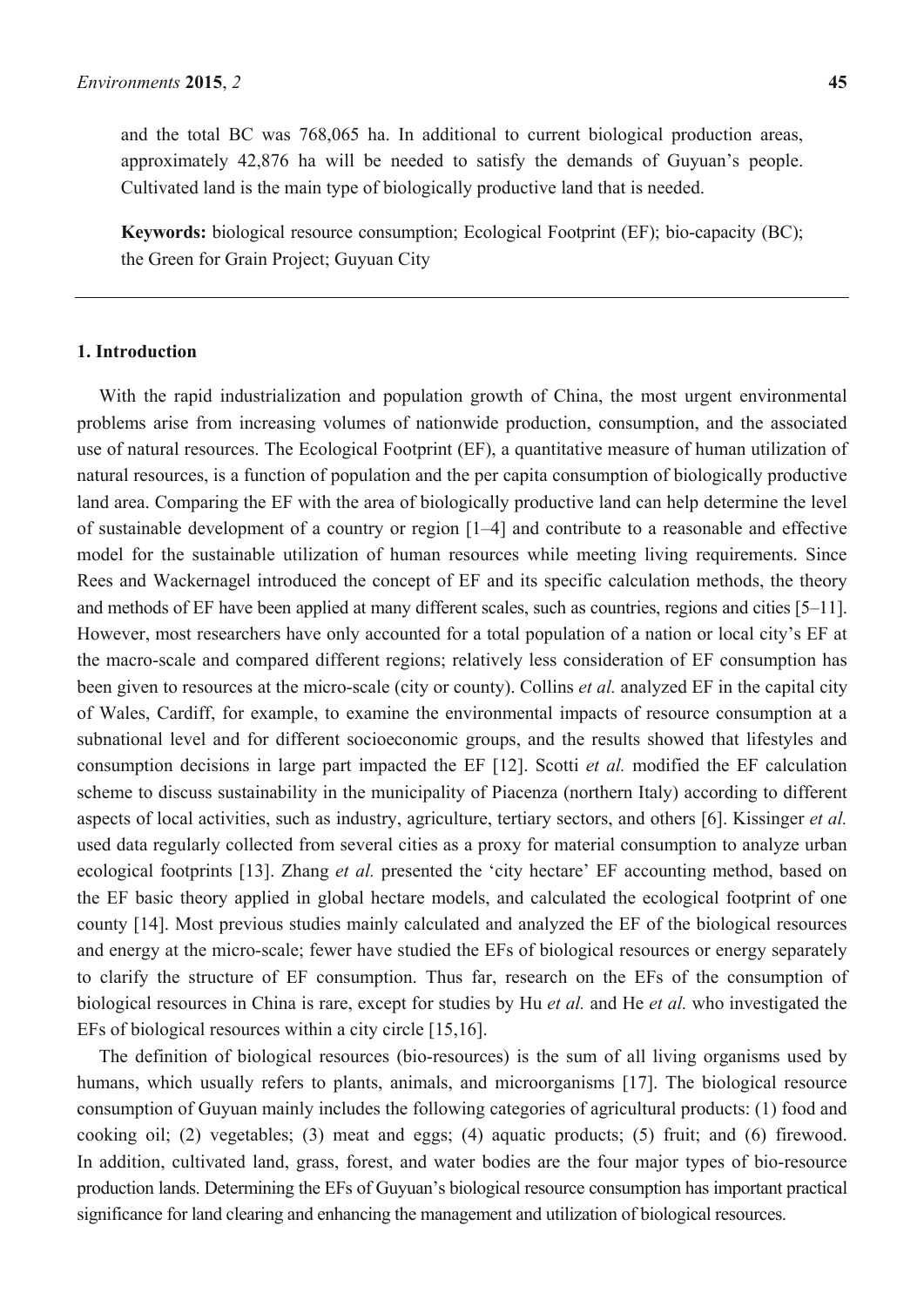The first systematic attempts to calculate the EF and bio-capacity (BC) of nations began in 1997 [1]. Building on these assessments, the Global Footprint Network initiated its National Footprint Accounts (NFA) program [18], whose methodology has been continually evolving as researchers have attempted to improve it. A component approach, an input-output method, and an energy method have all been proposed [13,19–24]. The NFA and energy method are most commonly used. The energy EF method transforms a given energy source; such sources are usually of different categories and are difficult to directly convert into a unified solar value. However, this method cannot reflect the actual level of productivity and efficiency of resource use under spatial and temporal conditions. In addition, because the method also considers the bio-capacity of all land, it is unable to distinguish the carrying capacity of different land types [25–27]. The NFA measure is based on the assumption that the Earth's regenerative capacity is the limiting factor for the human economy in times when human demand exceeds the biosphere's ability to replace resources. The NFA uses the world average productivity and the corresponding 'equivalence factor' and 'yield factor,' which are used to scale the contribution of each single land use type so that values can be summed to calculate the EFs [5–11]. This approach uses a global research scale, but it is suitable for application at the national level. For smaller scales (e.g., provinces, cities, and counties), the NFA cannot accurately reflect the actual productivity and regional characteristics of development [28,29]. In this paper, we attempted to use the regional (province or city) average productivity and the corresponding 'equivalence factor' and 'yield factor' to calculate the regional (city or county) footprint [14]. This estimate can more accurately reflect the regional endowment and resource utilization. In addition, it is useful to compare the EFs and BC of different land types at the regional scale, which more truly reflects the utilization of different biologically productive land types.

Since the implementation of the Green for Grain Project in 2000 in Guyuan, large areas of forest and grass vegetation have been restored and the ecological environment has been markedly improved [30]. However, the land use structure has undergone tremendous changes in the area, and cultivated land has decreased while forest and grassland increased. In 2004, the land requirement of grains consumption (per capita) in Guyuan was  $1041 \text{ m}^2$ ; the total of potato, vegetable, and fruit consumption accounted for 203.9  $m^2$ , and plant oil consumption accounted for 159.2  $m^2$ . The land requirement for these three types of food consumption accounted for approximately 92.4% of the total land requirement per capita, in which grain, as the largest category of food consumption, had the largest land requirement. Thus, arable land was the main land requirement type for food production [31]. The decrease in cultivated land under the Green for Grain Project has posed substantial challenges for Guyuan's food security. Whether the current land use structure and area of biological production can satisfy the land requirements of Guyuan has become an urgent issue that must be addressed.

The objectives of this studies were (1) to estimate, based on the EF method using local equivalence and yield factors, the EFs of biological resource consumption from the current production (local production), sales of products (outflow), and purchased products (inflow) in Guyuan; (2) to assess the EFs of various biological products before and after the Green for Grain Project; and (3) to compare the final actual EFs and bio-capacity (BC) and analyze the differences in the EFs and BC in different biologically productive lands before and after the project.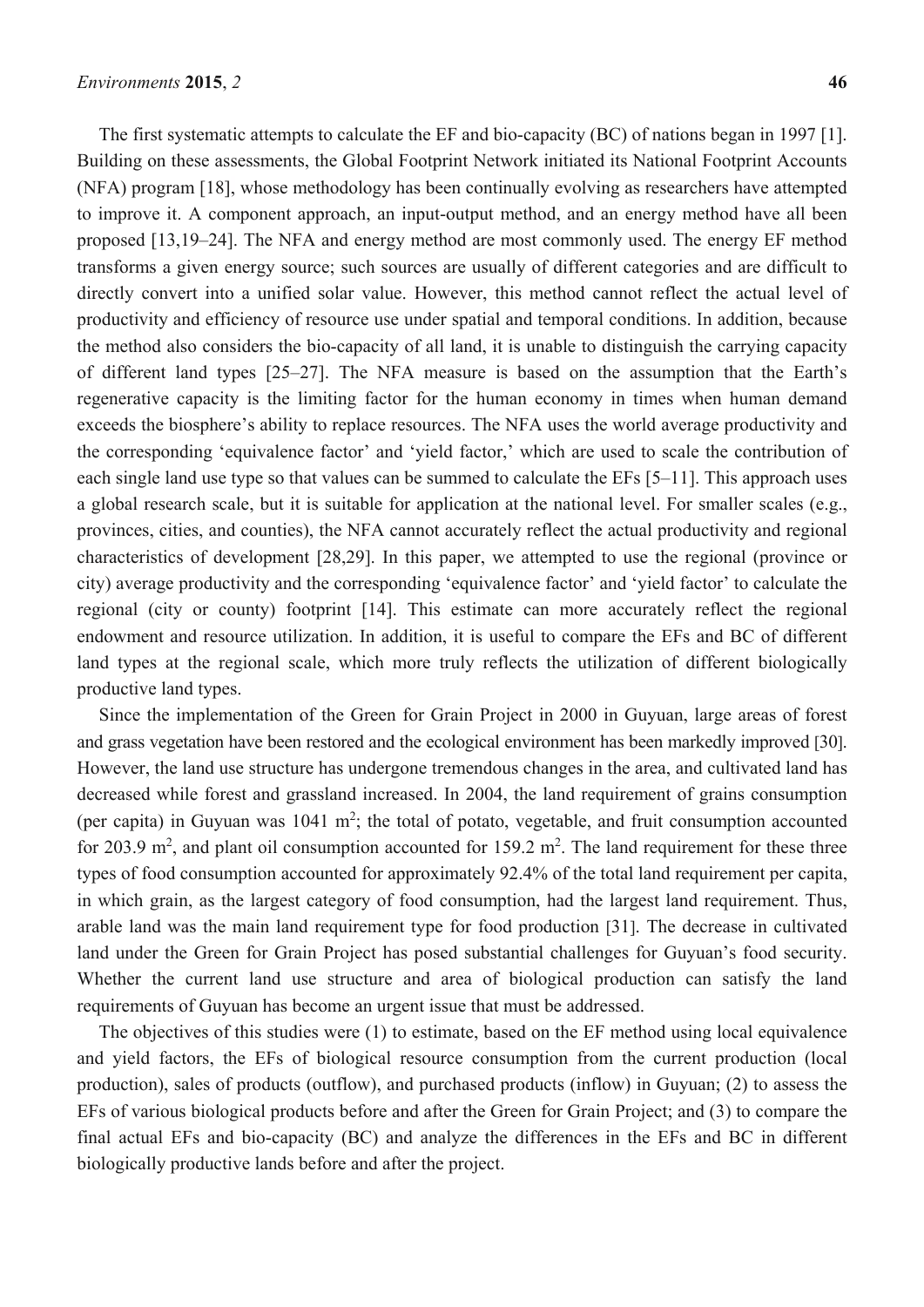#### **2. Study Area and Research Methods**

#### *2.1. The Study Area*

The case study region of Guyuan is located in the center of the Loess Plateau in the southern part of the Hui autonomous region of Ningxia. Elevations range from 1248 to 2942 m above mean sea level, and the region consists of Pengyang County, Xiji County, Jingyuan County, Longde County, and Yuzhou District (Figure 1). In 2012, the area had a population of 1.54 million, including a rural population of 1.27 million, representing 82.55% of the total population. The region has a continental monsoon climate, characterized by annual rainfall from 260 to 625 mm and an annual average temperature of 5.7 °C and ranging between −22 and 28 °C. The total land use area is 1.13 million ha, of which cultivated land constitutes 355,000 ha, forest is 311,000 ha, and grassland is 221,400 ha, accounting for 31.45%, 27.56%, and 19.62% of the total, respectively. Cultivated land, forest, and grassland comprise the three main land-use types of Guyuan. These lands are mainly used for the cultivation of wheat, maize, potato, beans, oil-producing plants such as oilseed rape, and a range of vegetables and fruit trees, and for breeding pigs, cattle, sheep and poultry. In 2012, the agricultural output value of Guyuan was 4.91 billion Yuan, the forest output value was 411 million Yuan, and the output value of animal husbandry was 2.10 billion Yuan. Agriculture occupied a leading position in the rural economic structure.



**Figure 1.** The location and land-use map of Guyuan.

# *2.2. Research Methods and Data Collection*

In this study, the EF (from a single individual to that of a whole city or a country) is the total area of biologically productive land occupied to produce the resources and services consumed by the local population [1,5] and incorporates impacts of the population on the environment to assess sustainability under the prevailing technology and consumption conditions. The compilation of such accounts starts from a population's resource consumption (city or domestically harvested resources plus imports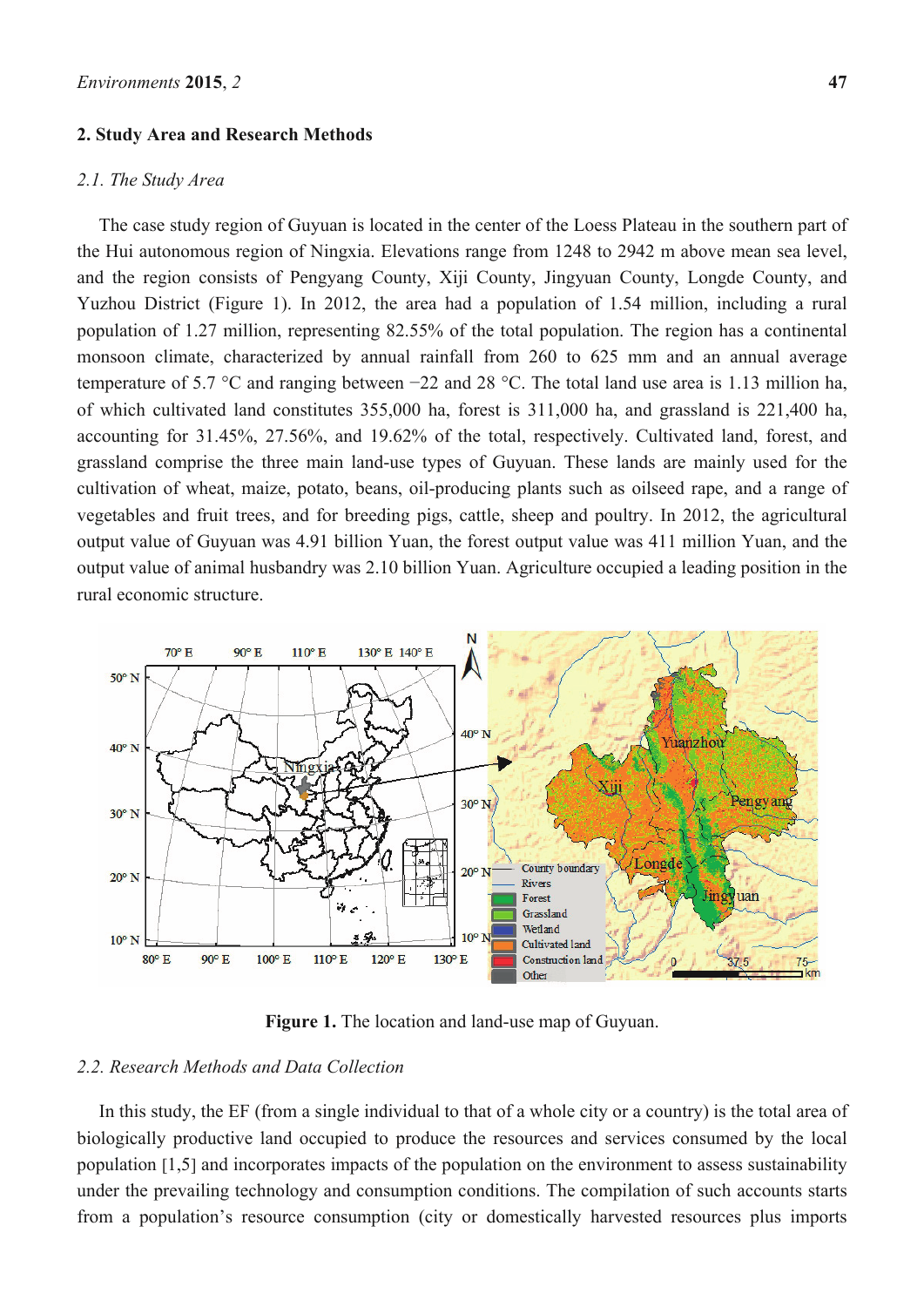minus exports) expressed in mass flows (tons per year) [32]. These physical flows are then converted into area equivalents, expressed in the unit of so-called 'city hectares' (hectares with a city's average biological productivity). In this paper, we focus on the EF of biological resources, using the same approach for each of the four major land types: cultivated land, grass, forest, and water bodies. For the 'city hectare' EF accounting, the specific calculation formula of biological resource consumption in Guyuan is as follows [14,29]:

$$
EF = N \times (ef) = N \times [\sum r_j(\frac{c_i}{r_i})] = \sum r_j(P_i + I_i - E_i) / (Y_i \times N)] (j = 1, 2, 3, \dots 4),
$$
\n(1)

where *i* is the type of biological product in Guyuan; *j* is the type of biologically productive land in Guyuan (e.g., cultivated land, forest, grassland, or water body); *EF* is the total ecological footprint of Guyuan; *ef* is the per capita ecological footprint, in ha/cap; *N* is the population of Guyuan;  $r_i$  is the equivalence factor for biologically productive land of *j* in Guyuan, which is a scaling factor needed to convert a specific land-use type into a universal unit of biologically productive area (city hectare); *ci* is the per capita consumption of biological product *i* in Guyuan, in kg/cap;  $Y_i$  is the average yield of biological product *i* in Guyuan, in kg/ha; *Pi* is the annual production (namely, harvested resources) of biological product *i* in Guyuan, in kg;  $I_i$  is the annual outflow (exports) of biological product *i* in Guyuan, in kg; and  $E_i$  is the annual inflow (imports) of biological product *i* in Guyuan, in kg. In addition,

$$
r_j = \frac{k_j}{K} = \frac{Q_j}{S_j} / \frac{\sum q_j}{\sum S_j} = \frac{\sum_i (p_i^j \times r_i^j) / S_j}{\sum_j [\sum_i (p_i^j \times r_i^j)] / \sum S_j}
$$
(2)

where  $k_i$  is the average ecological productivity of biologically productive land *j* in Guyuan, in kJ/ha; *K* is the average ecological productivity of all types of biologically productive land in Guyuan, in kJ/ha;  $Q_i$  is the total biomass of biologically productive land *j* in Guyuan, in kJ;  $S_j$  is the biologically productive area of biologically productive land  $j$  in Guyuan, in ha;  $p_i^j$  is the annual production of biological products *i* in biologically productive land *j* in Guyuan, in kg; and  $\gamma_i^j$  is the calorific value of biological product *i* in biologically productive land *j* in Guyuan, in kJ/kg. Because the average productivities of different biological products in a variety of biologically productive land are not identical, and directly summing them will reduce the overall equation's scientific rationality [25], the equilibrium factor accounting transforms the biological product into a unified form of calorific value.

The BC for the population is the number of hectares of each of the four bio-productive land categories in the area under study [1,5]. Not all of that space is available for human use, as this area should also provide habitat for the other species with which humanity shares this planet. According to the latest Footprint 2.0, which was developed by Venetoulis *et al.* at Redefining Progress (http://www.ecologicalfootprint.org/FAQ.html#how), at least 13.4% of the ecological capacity, representing all ecosystem types, should be preserved for biodiversity protection. The specific calculation formula of bio-capacity in Guyuan is as follows [14,29]:

$$
BC = N \times (bc) = N \times (a_j \times r_j \times y_j) (j = 1, 2, 3, \dots 4)
$$
\n
$$
(3)
$$

where *BC* is the bio-capacity for the population in Guyuan (EF supply); *bc* is the per capita bio-capacity, in ha/cap; *aj* is the per capita area of biologically productive land of type *j* in Guyuan; *rj* is the same as in Formula (1); and *yj* is the yield factor for biologically productive land of type *j* in Guyuan, which is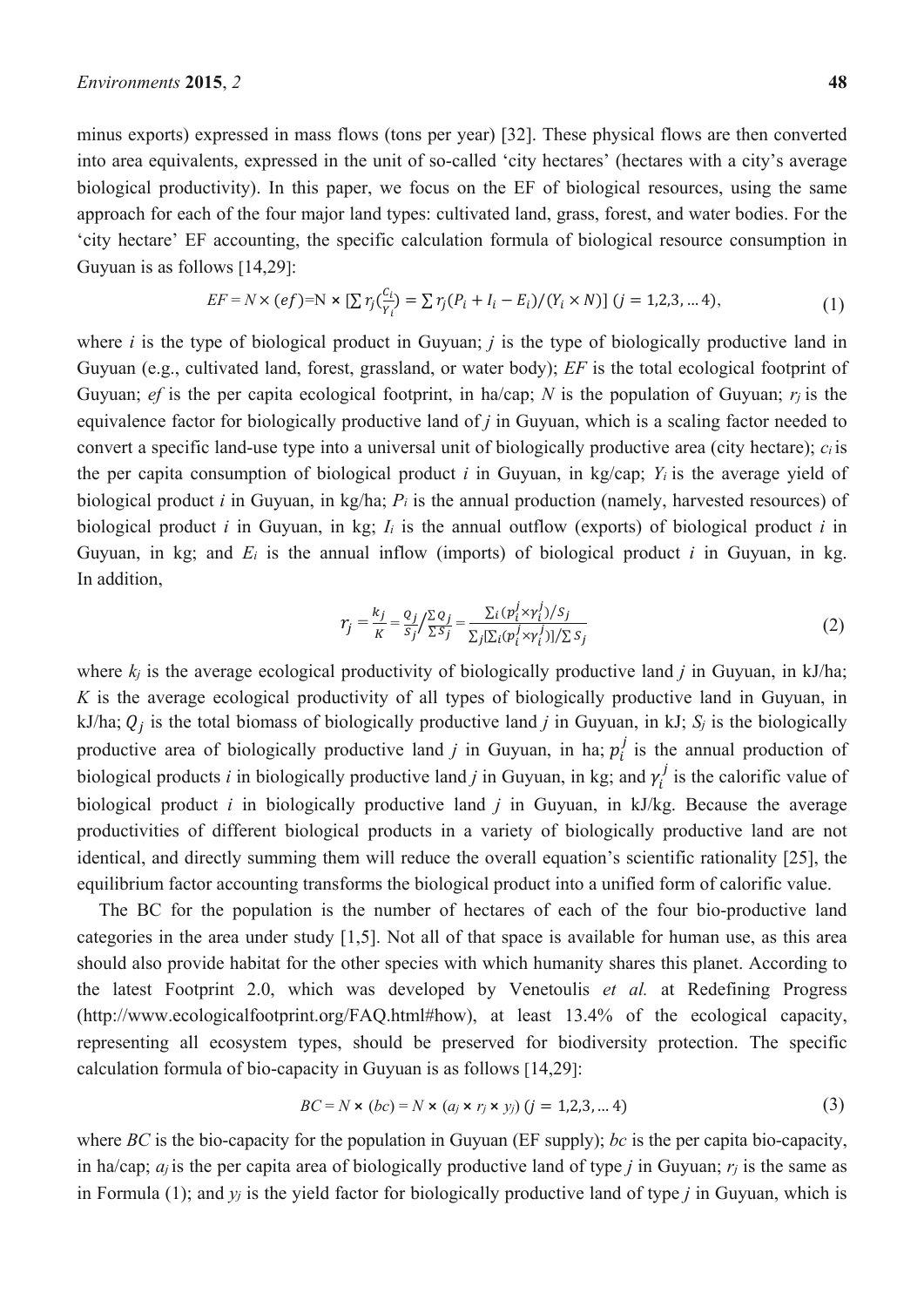the ratio of the county average to city average yields. A scaling factor is used to convert from local to average bio-productive land requirements and reflects the average productivity differences of certain types of land in different counties and cities within the scope of the city. Because we only assessed the bio-capacity of Guyuan and have not analyzed the differences between different counties in this paper, the yield factor in this paper is '1'.

The calculation of EF and BC in Guyuan provided a quantitative basis for determining whether Guyuan's production and consumption activities were within the carrying capacity of the local ecosystems, which, as a result of the human consumption of resources in the region, have been incorporated into the city area and have the same ecological productivity level as the broader regional area. If EF exceeds BC, an ecological deficit (ED) exists and the system is considered unsustainable regionally. Conversely, the system is considered sustainable if there is an ecological reserve (EF < BC).

In this study, the data are mainly from the *Ningxia Statistical Yearbook 2013*, China's first agricultural census in the Ningxia Repertory. Firsthand data were also obtained from the farmers' questionnaire of August 2009; altogether, 234 questionnaires were collected, with a validation rate of 99%. The average productivity of biological products in Guyuan after the Green for Grain Project was calculated using statistical data from *The Handbook of Economy in Guyuan* in 2006. Due to lack of firewood statistical data, the average productivity of firewood in this study was cited from Liu's research [33]. Various units of calorific value of biological products were taken from *Agricultural Ecology* [34]. The raw data used to calculate the equivalence factors are provided in the appendix.

#### **3. Results and Discussion**

#### *3.1. Specific Consumption Process of the EF of Biological Resources*

Based on the 'City Hectare' EF method, the EFs of biological resource consumption from production, outflow, and inflow in Guyuan in 2012 (Table 1) were 0.65866 ha/cap, 0.2280 ha/cap, and 0.0951 ha/cap, respectively, and were mainly consumed from the cultivated land, grass, and forest. In addition to these three bio-productive land types, there was water space consumed in the EFs of bio-resources from production and inflow. In these three cases, the cultivated land's *EF* consumption was the largest at more than 86%; grassland accounted for the largest proportion of the outflow, and forest accounted for a large proportion of the production and the inflow. The calculations indicated that the EFs of living resource consumption were derived mainly from cultivated land and forest.

The EF of Guyuan was the sum of the bio-resource production's EFs and inflow EFs minus outflow EFs. The contribution of the bio-resource production's EF to the final consumption's EFs accounted for 81.91%, indicating that the EF was mainly used to meet the demand for bio-productive land for local people. The inflow of EF only accounted for 18.09% of the final consumption, and the EF of outflow exceeded that of inflow. This finding indicated that the inflow contributed little to the final EF consumption in the region, and local EF consumption is mainly from local production. With regard to the EF consumption of the four types of bio-productive land, most of the EF from the consumption of water space was derived from outside areas, except for a small part from the local supply, and the outside areas' inflow accounted for 96.43% of the actual water consumption. To a certain extent, the water body land-use type met the EF requirement in Guyuan City, but it affected the other region's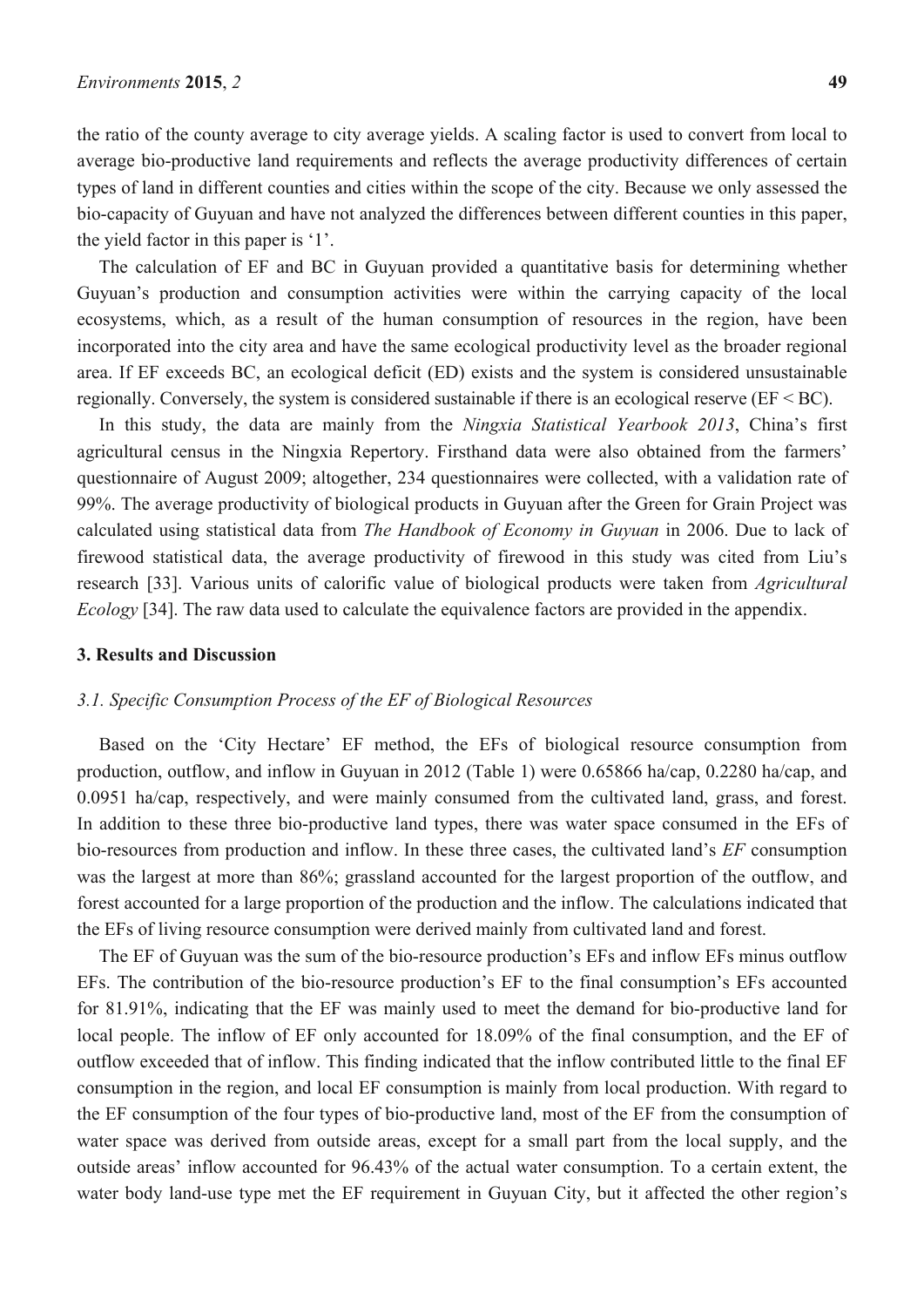#### *Environments* **2015**, *2* **50**

EFs and placed pressure on the EF requirements of other areas. By contrast, the sale of biological resource products in Guyuan City would relieve the EF requirements for cultivated land, grass, and forest of other areas.

|  | Table 1. EFs of bio-resource production, sales of products, and purchased products in |  |  |  |  |
|--|---------------------------------------------------------------------------------------|--|--|--|--|
|  | Guyuan in $2012$ (ha/cap).                                                            |  |  |  |  |

| <b>Biological Land Type</b>                                    |        | Per Capita Area Equivalence Factor Per Capita EFs Proportion (%) |         |       |  |  |  |
|----------------------------------------------------------------|--------|------------------------------------------------------------------|---------|-------|--|--|--|
| Per capita EF of biological resource production in Guyuan City |        |                                                                  |         |       |  |  |  |
| Cultivated land                                                | 0.3304 | 1.84                                                             | 0.6079  | 92.29 |  |  |  |
| Grass                                                          | 0.3607 | 0.10                                                             | 0.0361  | 5.48  |  |  |  |
| Forest                                                         | 0.0215 | 0.68                                                             | 0.0146  | 2.22  |  |  |  |
| Water body                                                     | 0.0003 | 0.19                                                             | 0.00006 | 0.01  |  |  |  |
| Total EF demand                                                |        |                                                                  | 0.65866 | 100   |  |  |  |
| Per capita EF of sales of products in Guyuan City              |        |                                                                  |         |       |  |  |  |
| Cultivated land                                                | 0.1071 | 1.84                                                             | 0.1971  | 86.45 |  |  |  |
| Grass                                                          | 0.3040 | 0.10                                                             | 0.0304  | 13.33 |  |  |  |
| Forest                                                         | 0.0008 | 0.68                                                             | 0.0005  | 0.22  |  |  |  |
| Total EF demand                                                |        |                                                                  | 0.2280  | 100   |  |  |  |
| Per capita EF of purchased products in Guyuan City             |        |                                                                  |         |       |  |  |  |
| Cultivated land                                                | 0.0463 | 1.84                                                             | 0.0852  | 89.59 |  |  |  |
| Grass                                                          | 0.0416 | 0.10                                                             | 0.0041  | 4.31  |  |  |  |
| Forest                                                         | 0.0045 | 0.68                                                             | 0.0031  | 3.26  |  |  |  |
| Water body                                                     | 0.0144 | 0.19                                                             | 0.0027  | 2.84  |  |  |  |
| Total EF demand                                                |        |                                                                  | 0.0951  | 100   |  |  |  |

Notes: Because fruit and firewood data for 2012 in Guyuan were difficult to obtain, data from the 2008 Guyuan city rural household yearbook were substituted; the outflow and inflow of other biological resources were calculated by the ratio of production and outflow and the ratio of production and inflow.

## *3.2. EFs of Biological Products*

## 3.2.1. EFs of Biological Products on Different Types of Biologically Productive Land

In the EFs of biological products from production, outflow, and inflow (Table 2), production was dominant, with food oils and meat and eggs making the greatest contribution, accounting for 90.16% and 82.33%, respectively. In addition to vegetables meeting the demands of Guyuan, approximately half (47.36%) flowed out to meet the needs of other regions. The outflow of these three types of products was greater than the inflow. For aquatic products and fruit, inflow was greater than outflow. These two categories of products were mainly derived from inflow from outside areas, which supplemented the market demand. The consumption of firewood was mainly from local production, and there were neither foreign inflows nor local outflow; most of the product was used to meet the demand for biofuels in the local area.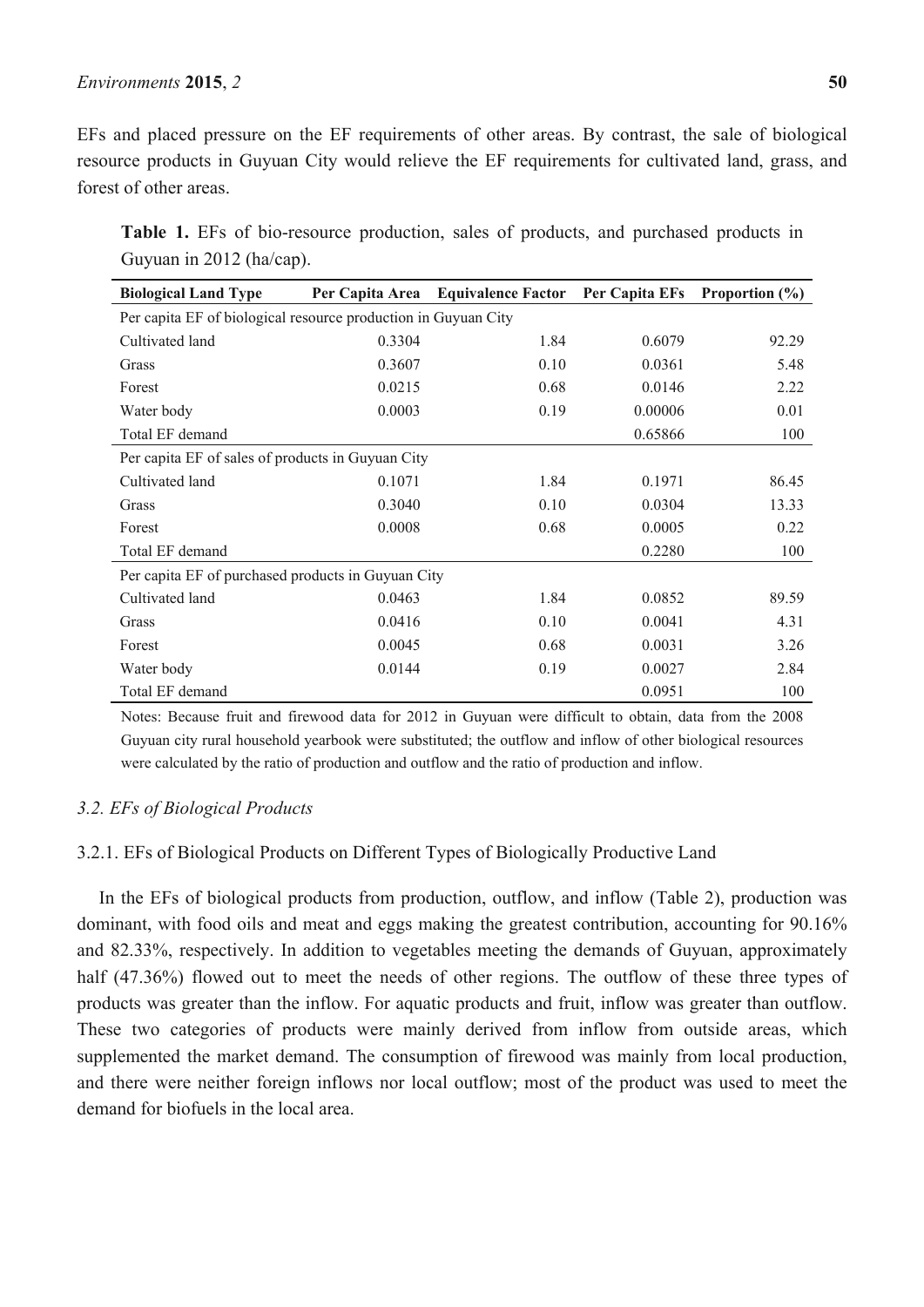| <b>Types of Biological</b> | Food and           |            | <b>Meat and</b> | Aquatic         | Fruit  | Firewood |
|----------------------------|--------------------|------------|-----------------|-----------------|--------|----------|
| <b>Resource Production</b> | <b>Cooking Oil</b> | Vegetables | Eggs            | <b>Products</b> |        |          |
| Production                 | 0.4063             | 0.1003     | 0.1374          | 0.00005         | 0.0034 | 0.0112   |
| Outflow                    | 0.1297             | 0.0475     | 0.0503          | 0               | 0.0005 | $\theta$ |
| Inflow                     | 0.0302             | 0.0405     | 0.0187          | 0.0027          | 0.0030 | $\theta$ |
| Per capita EF              | 0.3068             | 0.0933     | 0.1058          | 0.0028          | 0.0059 | 0.0112   |
| Proportion $(\% )$         | 58.36              | 17.75      | 20.12           | 0.52            | 1.12   | 2.13     |

**Table 2.** The EFs of farmers' consumption of biological resource products in Guyuan in 2012 (ha/cap).

The EFs of different biological products varied with different biologically productive land types. As shown in Figure 2, food oils and vegetables were the main EF consumption of arable land, and their proportions were 61.84% and 18.81%, respectively. The main products were wheat, corn, potatoes, beans, oil, vegetables, and melons. Because pig and poultry breeding rely mainly on food crops or products, part of the meat and eggs' production relied on arable land, and their proportion of the consumption of cultivated land was up to 19.35%. The EF of grassland is mainly accounted for by herbivorous animal product consumption, such as beef, mutton, and milk. Firewood and fruit mainly accounted for the EFs from forested land. The proportion of EF consumption of firewood accounted for 65.50%, and fruit accounted for 34.50% and included apples, pears, peaches, apricots, dates, and so on. The aquatic products' consumption accounted for the EF consumption of water, primarily from supplies from outside areas and a small amount of the local supply (see Table 2).



**Figure 2.** The ratios of the EFs from consumption of biological products in 2012.

3.2.2. The EF from Biological Production Consumption before and after the Green for Grain Project

By comparing the EFs from the consumption of different biological products between 1998 and 2012 (Figure 3), we found that the EF of Guyuan's biological products in 1998 (before the Green for Grain Project) was mainly meat and eggs and food oils (due to missing data, this figure includes only food), which made up 69.66% and 22.58% of the total EF, respectively. In 2012, after the implementation of the project, food oils contributed the most to EF (58.35%). The next highest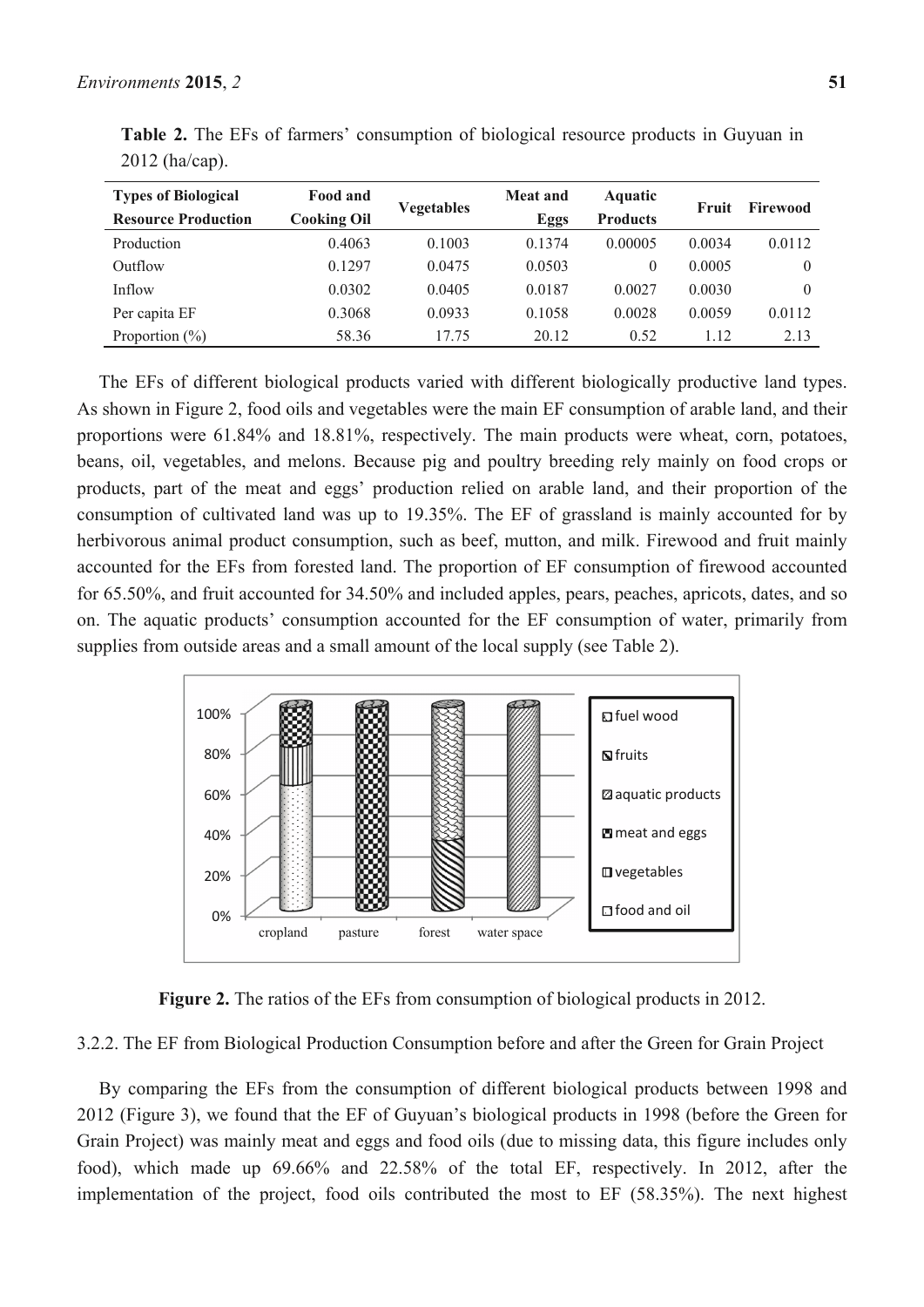contributors were meat and eggs (20.12%) and vegetables (17.75%). Various types of biological production consumption corresponded to demand for different land types [31]. After the implementation of the project in Guyuan, the arable land area in the region decreased and forested land area increased. When various types of land area changed, so did crop species and planting structure [35], which changed the overall consumption structure of biological products. As shown in Figure 3, the forested land area increased in the wake of the Green for Grain Project's grazing prohibition requirements. Because grass can only come from the cultivation of grassland farming, the EFs of meat and eggs (mainly on grassland) consumption significantly decreased. The stress on grasslands from people has been reduced to ensure the effectiveness of the implementation of the project and promote regional sustainable development. The widespread use of alternative energy sources, such as fossil fuels and electricity, and increases in firewood gathering time and cost have lowered willingness to use firewood. In recent years, a shifting trend in energy consumption has been observed in Guyuan, especially with regard to firewood and coal; although electricity consumption is relatively low, it is on the rise and rose significantly (400%) from 1999 to 2009 [36]. The EF of firewood consumption has been significantly reduced to a certain extent to protect the local woodlands. However, the use of natural gas, coal, and other fossil fuels increased CO<sub>2</sub> emissions to a certain extent. More forested land will be needed to absorb  $CO<sub>2</sub>$ , which poses new pressures for local forest ecological carrying capacity. The widespread use of electricity and other renewable energy (such as solar or wind energy) may be more conducive to environmental sustainability and to ensure sustainable development in the future. We can see from Figure 3 that except for the food oils, the per capita EF of other biological resource products after returning farmland to forest (or grassland) was lower after the project than before. The total population of the area was reduced by 18.69% after the implementation of the project. The decline of population was an important reason for the decrease in EF [37].



**Figure 3.** The EFs' percentage accumulation areas of various types of biological product consumption before and after the Green for Grain Project (1998 and 2012).

Notes: Because aquatic products and fruit data are difficult to obtain, "—" is used to express a lack of data.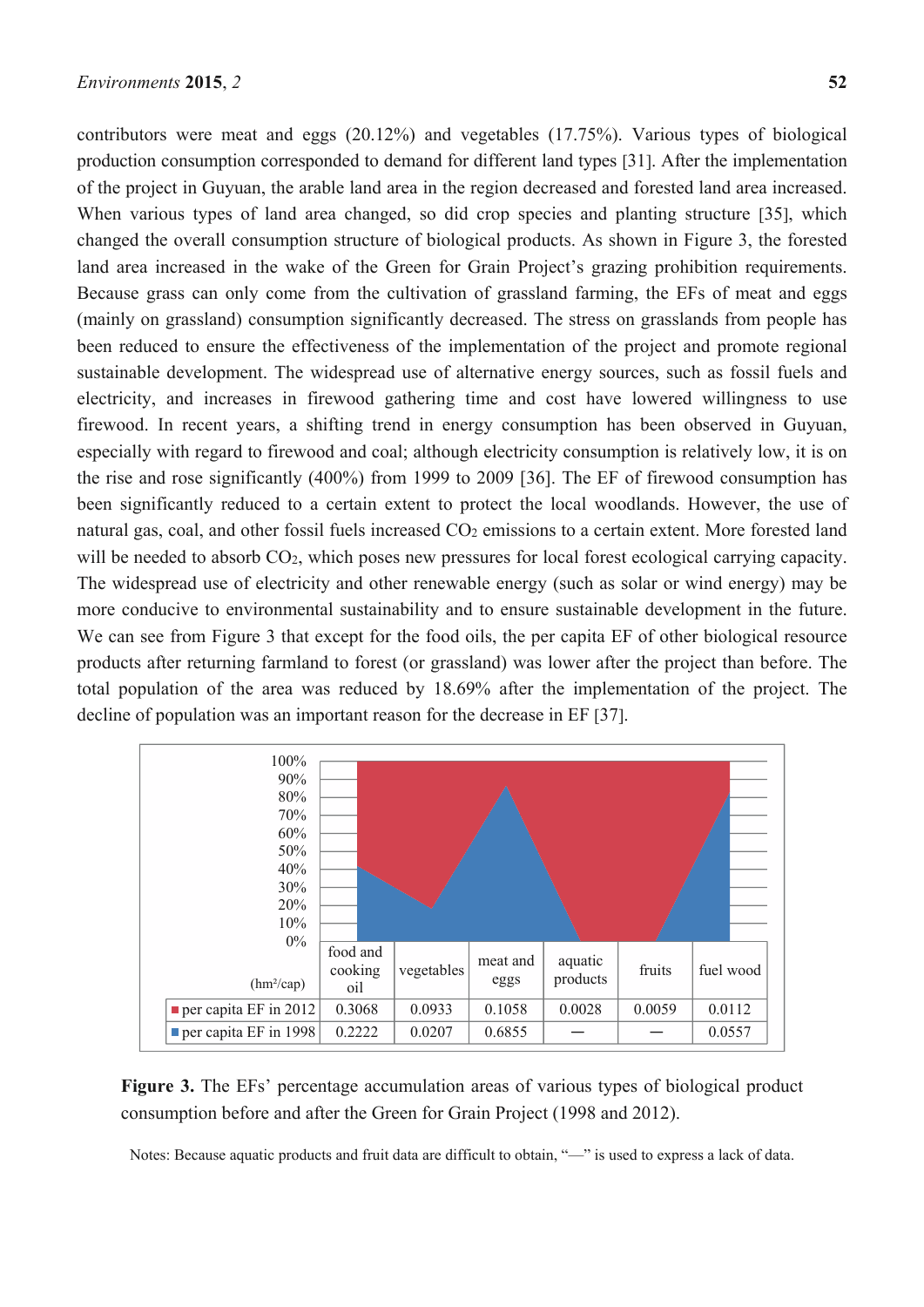# *3.3. Comparison of Supply and Demand of Biological Production's EFs before and after the Project*

3.3.1. The Final EFs and BC of Bio-Resource Consumption before and after the Green for Grain Project

As shown in Table 3, we found that the per capita EF of bio-resources in Guyuan in 1998 (before the project) was 0.9841 ha/cap, the per capita BC was 0.6101 ha/cap, and the ED was 0.3739 ha/cap. The ED indicates that Guyuan's influence on the local natural ecosystem has already surpassed the local natural ecology threshold value, which includes ratios up to 61.29%. The per capita EF of bio-resource consumption in this area in 2012 (after the project) was 0.5258 ha/cap, the per capita BC was 0.4980 ha/cap, the per capita ED was 0.0278 ha/cap, and the ratio of ED was 5.58%. Comparing the data from before and after the project, we can see that the per capita EF since the implementation of the project has significantly decreased and the ED has been alleviated. Thus, the total final EF of bio-resource consumption in Guyuan in 2012 was 810,941 ha, and the total BC was 768,065 ha. There was still a need for 42,876 ha to meet the EF demand of biological resources in the area.

| <b>EFs</b>       | <b>Biological Land</b><br><b>Type</b> |      | <b>Cultivated</b><br>Land | <b>Grass</b> | Forest | <b>Waters</b> |              |                     |                        |
|------------------|---------------------------------------|------|---------------------------|--------------|--------|---------------|--------------|---------------------|------------------------|
| Demand<br>of EFs | Per capita                            | 1998 | 0.4821                    | 0.5773       | 0.0993 |               |              |                     |                        |
|                  | area (ha/cap)                         | 2012 | 0.2696                    | 0.0983       | 0.0252 | 0.0147        |              |                     |                        |
|                  | 1998<br>Equivalence                   |      | 1.89                      | 0.03         | 0.56   | 0.32          | The total EF |                     |                        |
|                  | factor                                | 2012 | 1.84                      | 0.10         | 0.68   | 0.19          |              |                     |                        |
|                  | Per capita EF                         | 1998 | 0.9112                    | 0.0173       | 0.0556 |               |              | 0.9841              |                        |
|                  | (ha/cap)                              | 2012 | 0.4961                    | 0.0098       | 0.0171 | 0.0028        |              | 0.5258              |                        |
|                  | Per capita                            | 1998 | 0.3420                    | 0.2714       | 0.0892 | 0.0002        |              |                     |                        |
|                  | area (ha/cap)                         | 2012 | 0.2302                    | 0.1436       | 0.2016 | 0.0003        |              |                     |                        |
|                  | Equivalence                           | 1998 | 1.89                      | 0.03         | 0.56   | 0.32          | The total    | The<br>biodiversity | The total<br>available |
| Supply of        | factor                                | 2012 | 1.84                      | 0.10         | 0.68   | 0.19          | supply       |                     |                        |
| EFs (BC)         | Yield factor                          | 1998 |                           |              |        |               | area         | protection          | area                   |
|                  |                                       | 2012 |                           |              |        |               |              |                     |                        |
|                  | Per capita BC                         | 1998 | 0.6464                    | 0.0081       | 0.0499 | 0.0001        | 0.7045       | 0.0944              | 0.6101                 |
|                  | (ha/cap)                              | 2012 | 0.4235                    | 0.0144       | 0.1371 | 0.0001        | 0.5751       | 0.0771              | 0.4980                 |

**Table 3.** The EFs and EC of consumption in Guyuan in 1998 and 2012.

Notes: Because the land use data in 1998 were difficult to obtain, they have been replaced with 1996 data from China's first agricultural census in the Ningxia Repertory. The reservoir area was used as an alternative for the depletion of living resources of the waters in Guyuan. Where there is lack of water space, "—" is used. Based on the average productivity of Guyuan, the equilibrium factor was calculated and the yield factor was 1.

3.3.2. The Differences in EF and BC in Biologically Productive Land Types before and after the Green for Grain Project

Figure 4 shows that cultivated land was the main contributor to the EFs of biologically productive land consumption both before and after the Green for Grain Project. The contribution of cultivated land to the EFs was more than 90%. Taking into account supply and demand of various biologically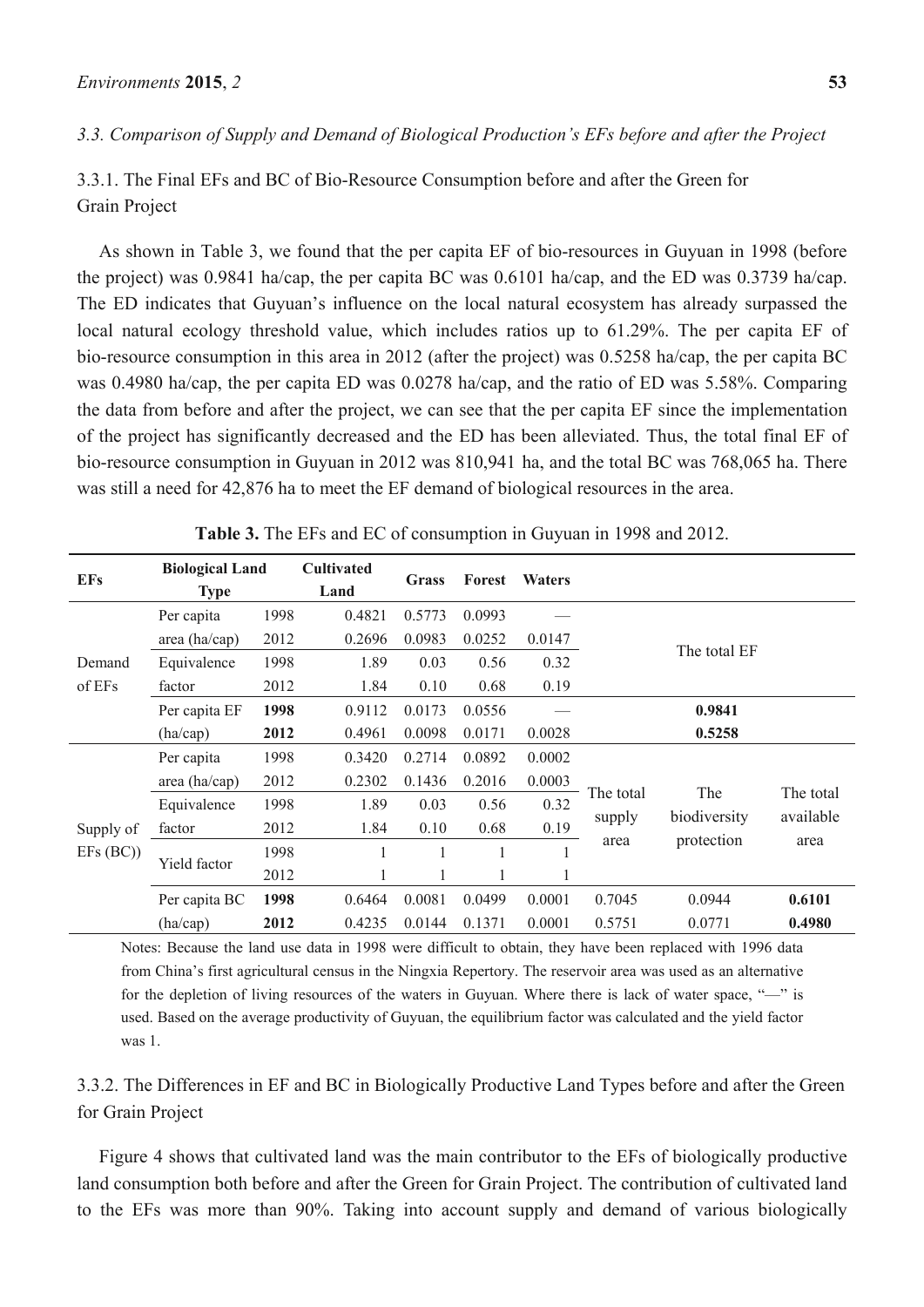productive land-use types' EFs, cultivated land, grass, and forest in 1998 were characterized by ecological deficits, of which the ratio of ED to grass is the highest (up to 147.14%), followed by cultivated land (approximately 62.77%) and forest (approximately 28.70%). In 2012, only arable land showed ED (0.1294 ha/cap), with a ratio of 35.29%. As one of the main land-use types in Guyuan, cultivated land was the basic resource for people's livelihood and still required 199,574 ha to meet the demand for land in the area. By contrast, the forest and grass land types both displayed ecological surpluses, for which the forest land value was 0.1016 ha/cap and the grassland value was 0.0027 ha/cap. In addition to meeting the local demand, the forest and grassland can also provide 160,862 ha of biological production land area to meet people's EF demands. After implementing the Green of Grain Project policies, widespread farmland in Guyuan was transferred to forest and grassland and the land space functions changed. Woodlands and grasslands play a special role in regulating the climate, conserving water and soil resources, blocking wind and fixing sediment, and maintaining biodiversity. The ecological functions of the forest and grasslands in Guyuan have been notably improved [38]. With the development of society, firewood has gradually been replaced by coal, natural gas, and other fossil fuels, and demand for firewood has decreased.



**Figure 4.** The EF and BC before and after the Green for Grain Project (1998 and 2012).

# **4. Conclusions**

This study clarified the existing areas of bio-production in Guyuan and analyzed whether those lands can satisfy the demand for biological resource consumption (*i.e*., the EF demands), contribute to sustainable land use and management, reduce the devastating impacts on natural environments, and maintain the achievements and effectiveness of the Green for Grain Project.

Concerning the specific consumption processes of the actual biological resources' EFs, the EF of the current (2012) consumption of locally produced biological products was the largest. The second highest was the EF consumption of purchased products, and the last was EF consumption of sales of products. In each of the above three cases, the EF of arable land made the greatest contribution (more than 86%), which includes biological products such as food and cooking oil, vegetables, and some meat and eggs. The total EF consumption of these three types of products accounted for 96.22% of the actual EFs. The consumption structure of biological products has substantially changed in this area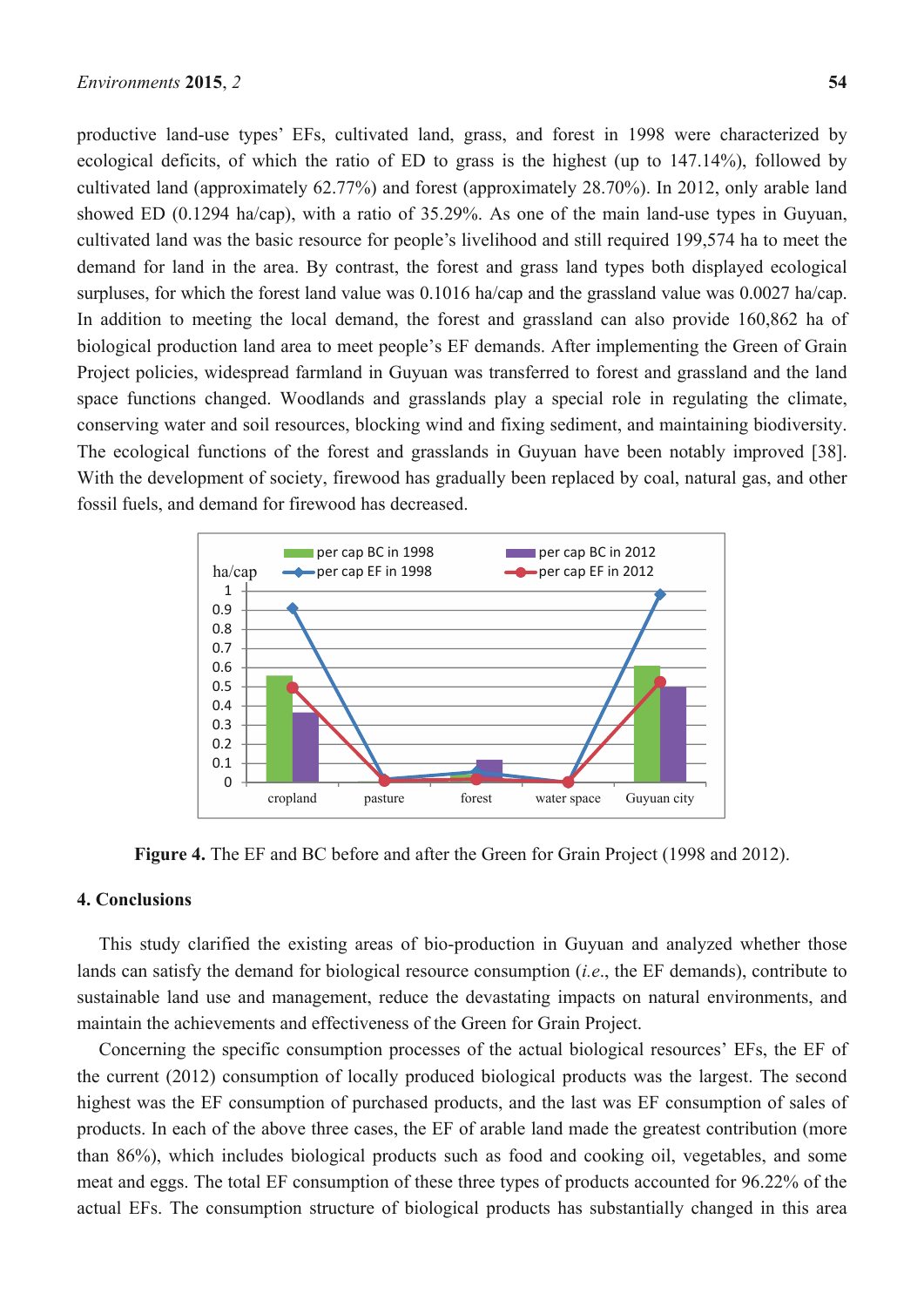since the implementation of the Green for Grain Project. Before the project, the main products consumed were meat and eggs, which changed to a balance of grain, vegetables, and meat and eggs after the project. Firewood consumption also greatly decreased after implementation of the project. The per capita EF after the project was less than before the project, which indicated the ratio of ED. Cultivated land was the most important bio-productive land type for ED. The development of Guyuan City is unsustainable. The best way to meet the needs of contemporary people that does not damage the ability of the next generation to meet its needs is to reduce the EFs, improve the BC, and keep the EFs of people within the threshold range. Guyuan could further improve its land resource utilization efficiency in an effort to reduce EFs with regard to production and management processes. Additionally, the city should strengthen the conservation of the environment and improve the biological supply capacity per unit land area.

In this study, we used the 'city hectare' ecological footprint calculation method to accurately reflect the status of resource utilization in Guyuan. However, due to a lack of spatial data from four counties and a district of Guyuan and different years of data, there is no smaller-scale regional spatial-temporal comparison in this area that clearly reflects the spatial-temporal differences of regional resource use. In addition, there are a number of deficiencies in the integrity of the data. There are some deviations in the supply and demand of EF analysis, which will be further improved in follow-up research.

# **Acknowledgments**

The authors are grateful for the comments and suggestions from the reviewers and for the financial support provided by the Technical Support Program of the Ministry of Science and Technology of China (No. 2013BAC03B04) and the National Basic Research Program of China (No. 2014CB954302).

# **Author Contributions**

Jie Hu executed the study, analyzed the data, and drafted the manuscript based on discussions with co-authors. Lin Zhen, listed as one of the co-authors, conceived the original idea and supervised the research and paper writing.

#### **Conflicts of Interest**

The authors declare no conflict of interest.

# **References**

- 1. Wackernagel, M.; Onisto, L.; Linares, A.C.; Falfán, I.S.L.; García, J.M.; Guerrero, A.I.S.; Guerrero, M.G.S. *Ecological Footprints of Nations: How Much Nature Do They Use? How Much Nature Do They Have? Commissioned by the Earth Council for the Rio+5 Forum*; The International Council for Local Environmental Initiatives: Toronto, Canada, 1997.
- 2. Wackernagel, M.; Onisto, L.; Bello, P.; Linares, A.C.; López Falfán, I.S.; García, J.M.; Suárez Guerrero, A.I.; Suárez Guerrero, M.G. National natural capital accounting with the ecological footprint concept. *Ecol. Econ.* **1999**, *29*, 375–390.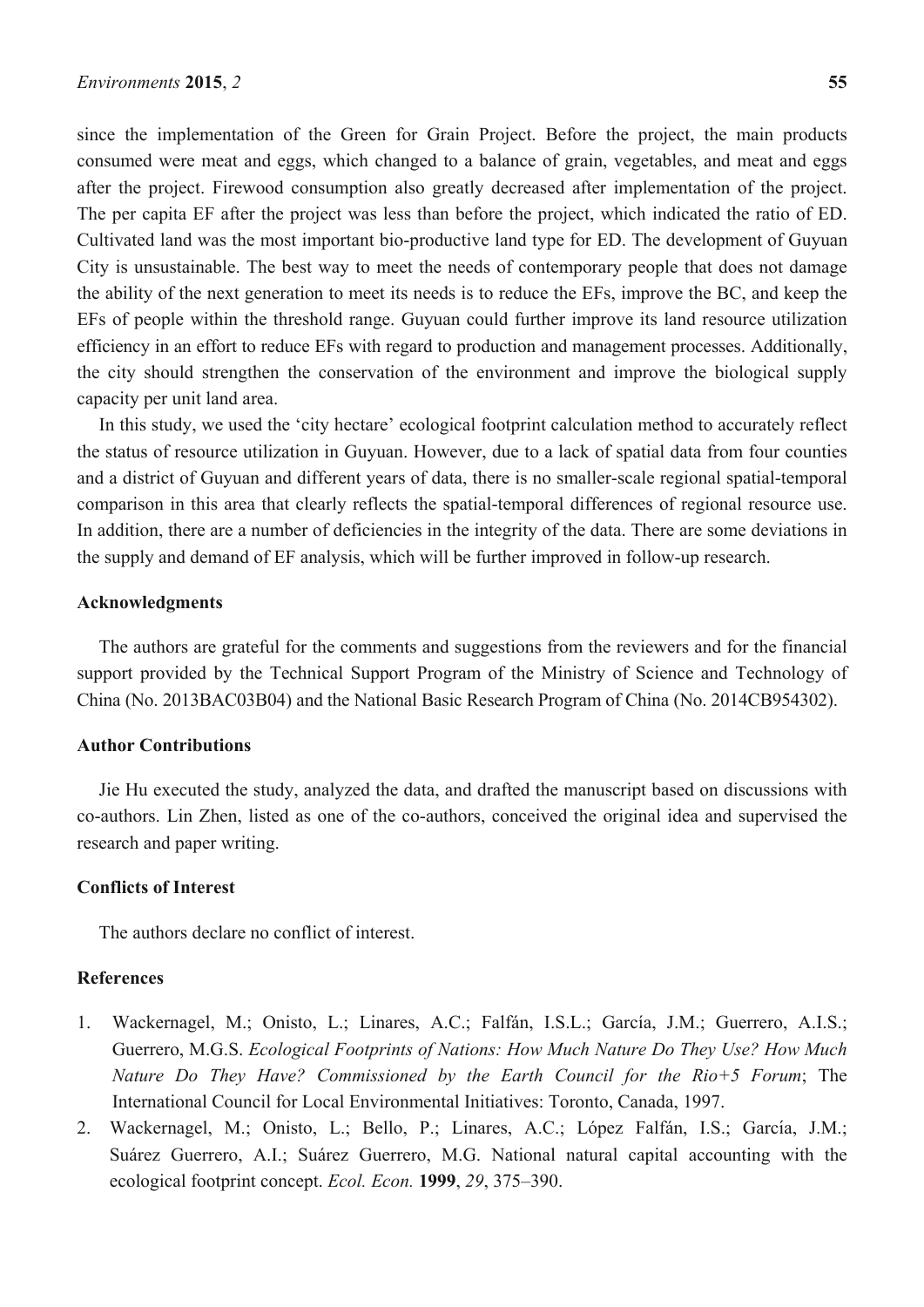- 3. William, E.R. Ecological footprints and appropriated carrying capacity: What urban economics leaves out. *Environ. Urban* **1992**, *4*, 121–130.
- 4. Wackenagel, M.; William, E.R. *Our Ecological Footprint: Reducing Human Impact on the Earth*; New Society Publishers: Gabriola Island , BC, Canada, 1996.
- 5. WWF. *Living Planet Report 2008*; WWF-WorldWide Fund For Nature (formerly World Wildlife Fund): Gland, Switzerland, 2008.
- 6. Scotti, M.; Bondavalli, C.; Bodini, A. Ecological Footprint as a tool for local sustainability: The municipality of Piacenza (Italy) as a case study. *Environ. Impact Assess. Rev.* **2009**, *29*, 39–50.
- 7. William, R.; Wackernagel M. Urban Ecological Footprints: Why cities cannot be sustainable and why they are a key to sustainability. *Environ. Impact Assess. Rev.* **1996**, *16*, 223–248.
- 8. Xu, Z.-M.; Zhang, Z.-Q.; Chen, G.-D.; Chen, D.-J*.* Ecological footprint calculation and development capacity analysis of China in 1999. *Chin. J. Appl. Ecol.* **2003**, *14*, 280–285.
- 9. Chen, D.-J.; Xu, Z.-M.; Chen, G.-D.; Zhang, Z.-Q. Ecological footprint in Northwest China. *J. Glaciol. Geocryol.* **2001**, *23*, 164–169.
- 10. Zhang, Z.-Q.; Xu, Z.-M.; Chen, G.-D.; Chen, D.-J*.* The ecological footprints of the 12 provinces of West China in 1999. *Acta Geogr. Sin.* **2001**, *56*, 599–610.
- 11. Guo, X.-R.; Yang, J.-R.; Mao, X.-Q. Calculation and analysis of urban ecological footprint: A case study of Guangzhou. *Geogr. Res.* **2003**, *22*, 654–662.
- 12. Collins, A.; Flynn, A.; Wiedmann, T.; Barrett, J. The environmental impacts of consumption at a subnational level. *J. Ind. Ecol.* **2006**, *3*, 9–24.
- 13. Kissinger, M.; Sussman, C.; Moore, J.; Rees, W.E. Accounting for the ecological footprint of materials in consumer goods at the urban scale. *Sustainability* **2013**, *5*, 1960–1973.
- 14. Zhang, S.; Dong, Z.-Q.; Wang, H.-H.; Zou, F.-C. Ecological footprint analysis of one country based on "city hectare" model. *J. Anhui Agric. Sci.* **2010**, *38*, 11867–11870.
- 15. Hu, H.-X.; He, W.; Shen, H.; Wang, Y. Evaluation and prediction of sustainable development of the "Two Circles" in Hubei Province. *Resour. Environ. Yangtze Basin* **2010**, *4*, 351–359.
- 16. He, W.; Hu, H.-X.; Shen, H.; Wang, Y.; Xu, F.-L*.* Dynamic analysis of ecological footprint of biological resource: A case study of the "Two Circles" in Hubei Province. *China Popul. Resour. Environ.* **2011**, *21*, 167–174.
- 17. Wu, Z.-Y.; Peng, H. The rational development and utilization of biological resources, and effective protection of biological diversity. *World Sci.-Tech. R. D.* **1996**, *1*, 24–30.
- 18. Borucke, M.; Moore, D.; Cranston, G.; Gracey, K.; Iha, K.; Larson, J.; Lazarus, E.; Morales, J. C.; Wackernagel, M.; Galli, A. Accounting for demand and supply of the biosphere's regenerative capacity: The National Footprint Accounts' underlying methodology and framework. *Ecol. Indic.* **2013**, *24*, 518–533.
- 19. Cuadra, M.; Bjrklund, J. Assessment of economic and ecological carrying capacity of agricultural crops in Nicaragua. *Ecol. Indic.* **2007**, *7*, 133–149.
- 20. Bicknell, K.B.; Ball, R.J.; Cullen, R.; Bigsby, H.R*.* New methodology for the ecological footprint with an application to the New Zealand economy. *Ecol. Econ.* **1998**, *27*, 149–160.
- 21. Lenzen, M.; Murray, S.A. A modified ecological footprint method and its application to Australia. *Ecol. Econ.* **2001**, *37*, 229–255.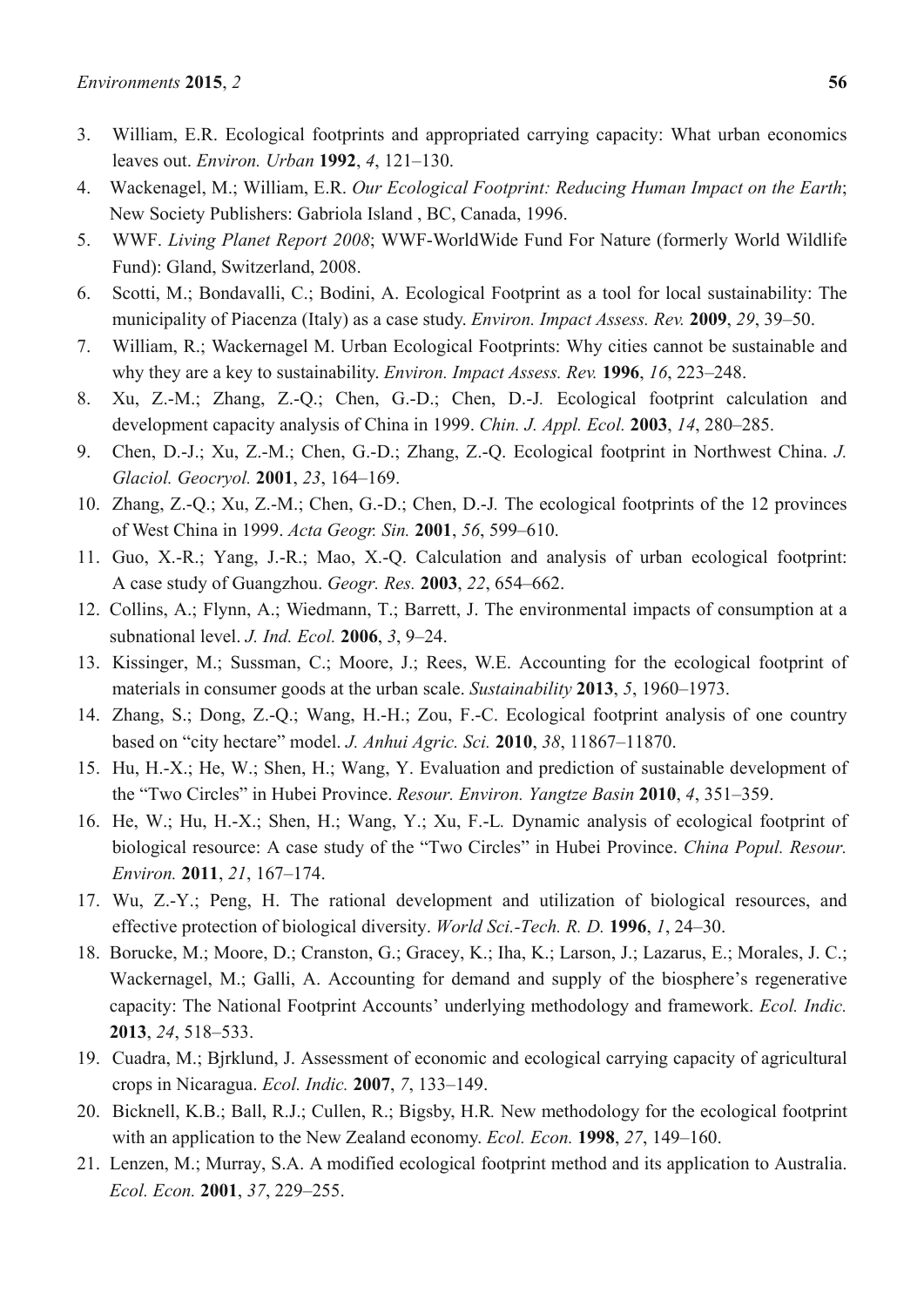- 22. Turner, K.; Lenzen, M.; Wiedmann, T.; Barrett, J. Examining the global environmental impact of regional consumption activities—Part 1: A technical note on combining input-output and Ecological Footprint analysis. *Ecol. Econ.* **2007**, *62*, 37–44.
- 23. Galli, A.; Weinzettel, J.; Cranston, G.; Ercin, E. A footprint family extended MRIO model to support Europe's transition to a One Planet Economy. *Sci. Tot. Environ.* **2013**, *461–462*, 813–818.
- 24. Nguyen, H.X.; Yamamoto, R. Modification of ecological footprint evaluation method to include non-renewable resource consumption using thermodynamic approach. *Resour. Conserv. Recycl.* **2007**, *51*, 870–884.
- 25. Liu, M.; Hu, Y.-M.; Chang, Y.; Zhang, W.-G.; Zhang, W. Modification of ecological footprint assessment based on emergy: A case study in the Upper Reach of Minjiang River. *J. Nat. Resour.* **2008**, *23*, 447–457.
- 26. Chen, C.-F.; Wang, H.-Y.; Xiao, D.-N.; Wang, D.-Q. Comparison of sustainable development status in Heilongjiang Province based on traditional ecological footprint method and emergy ecological footprint method. *Chin. J. Appl. Ecol.* **2008**, *19*, 2544–2549.
- 27. Wang, M.-Q.; Wang, J.-D.; Liu, J.-S.; Zhao, W.; Gu, K.-K. Application of the emergetic ecological footprint method to Heilongjiang and Yunnan provinces and analysis. *J. Nat. Resour.* **2009**, *21*, 73–81.
- 28. Zhang, H.-Y.; Liu, W.-D.; Lin, Y.-X.; Shan, N.-N.; Wang, S.-Z. A modified ecological footprint analysis to a sub-national area: The case study of Zhejiang province. *Acta Ecol. Sin.* **2009**, *29*, 2738–2748.
- 29. Wu, K.-Y.; Wang, L.-J. Accounting discrepancies of ecological footprint based on global hectare and national hectare. *China Popul. Resour. Environ.* **2007**, *17*, 80–83.
- 30. Pan, Y.; Zhen, L.; Yang, L. Preliminary study on the effects of ecological conservation on material benefits of local residents in Guyuan City, Ningxia Hui Autonomous Region. *Arid Zone Res.* **2012**, *29*, 553–560.
- 31. Zhen, L.; Cao, S.-Y.; Cheng, S.-K.; Xie, G.-D.; Wei, Y.-J.; Liu, X.-L.; Li, F. Arable land requirements based on food consumption patterns: Case study in rural Guyuan District, Western China. *Ecol. Econ.* **2010**, *69*, 1443–1453.
- 32. Giljum, S.; Burger, E.; Hinterberger, F.; Lutter, S.; Bruckner, M. A comprehensive set of resource use indicators from the micro to the macro level. *Resour. Conserv. Recyl.* **2011**, *55*, 300–308.
- 33. Liu, X.-L. *Consumption of Ecosystem Goods and Services: With a Case Study in Jinghe Watershed of Northwestern China*; University of Chinese academy of sciences: Beijing, China, 2009.
- 34. Chen, F. *Agricultural Ecology*; Meteorolgy Press: Beijing, Chnia, 1998; p. 159.
- 35. Yang, L. *Analysis of Landscape Pattern and Its Driving Forces in Jinghe Region, China*; University of Chinese academy of sciences: Beijing, China, 2006.
- 36. Yang, L. *The Impact of Ecosystem Services Change on Human Well-being in Jinghe Region, China*: University of Chinese academy of science: Beijing, China, 2011.
- 37. Chen, C.-C. *Study on the Ecosystem Carrying Capacity in Jinghe River Basin*; University of Chinese academy of sciences: Beijing, China, 2008.
- 38. Wei, Y.-J. *Multi-functionality of Land Use in Jinghe Region of Northwestern China*; University of Chinese academy of sciences: Beijing, China, 2010.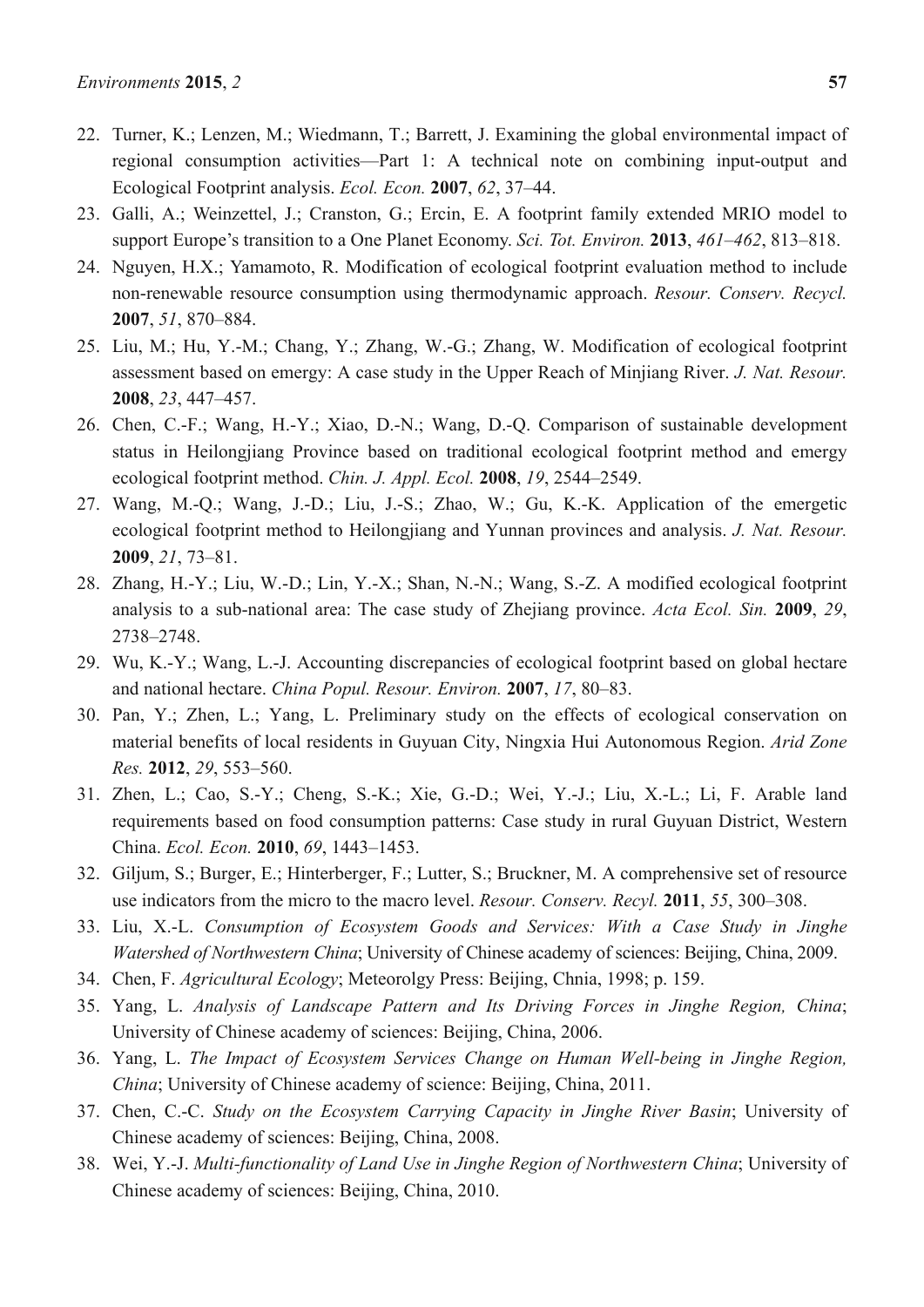# **Appendix**

**Table A1.** Main biological production of Guyuan used to calculate the equilibrium factor in 2012.

|                              | <b>Biomass</b>      | <b>Caloric Value</b> | <b>Total Calories</b> |                        |  |
|------------------------------|---------------------|----------------------|-----------------------|------------------------|--|
| <b>Agricultural Products</b> | $(10^3 \text{ kg})$ | $(10^3 J/kg)$        | $(10^6 J)$            | <b>Land Categories</b> |  |
| Wheat                        | 190,378             | 16,138.98            | 3,072,506,734.44      | Cropland               |  |
| <b>Barley</b>                | 2526                | 16,205.86            | 40,936,002.36         | Cropland               |  |
| Other grains                 | 2459                | 15,800.4             | 38,853,183.6          | Cropland               |  |
| Pea (broad bean)             | 24,615              | 17,138               | 421,851,870           | Cropland               |  |
| Other legumes                | 15,154              | 16,700               | 253,071,800           | Cropland               |  |
| Maize                        | 119,266             | 16,444.12            | 1,961,224,415.92      | Cropland               |  |
| Millet                       | 1043                | 15,800.4             | 16,479,817.2          | Cropland               |  |
| Oat                          | 1877                | 15,800.4             | 29,657,350.8          | Cropland               |  |
| <b>Buckwheat</b>             | 6887                | 15,800.4             | 108,817,354.8         | Cropland               |  |
| Proso millet                 | 11,780              | 15,800.4             | 186, 128, 712         | Cropland               |  |
| Potato                       | 228,665             | 5,709.88             | 1,305,649,710.2       | Cropland               |  |
| Rapeseed                     | 93                  | 26,334               | 2,449,062             | Cropland               |  |
| Flaxseed                     | 44,633              | 15,906.24            | 709,943,209.92        | Cropland               |  |
| Hempseed                     | 611                 | 21,766.43            | 13,299,288.73         | Cropland               |  |
| Helianthus                   | 17,408              | 41,858.52            | 728,673,116.16        | Cropland               |  |
| Hemp                         | 11                  | 14,462.8             | 159,090.8             | Cropland               |  |
| Tobacco leaf                 | 751                 | 15,925.8             | 11,960,275.8          | Cropland               |  |
| Medical material             | 9655                | 17,263.4             | 166,678,127           | Cropland               |  |
| Vegetable                    | 267,642             | 1463                 | 391,560,246           | Cropland               |  |
| Melon                        | 50,819              | 1,061.72             | 53,955,548.68         | Cropland               |  |
| Other crops                  | 272,921             | 2,173.6              | 593,221,085.6         | Cropland               |  |
| Pork                         | 15,205              | 25,038.2             | 380,705,831           | Cropland               |  |
| Beef                         | 15,361              | 13,731.3             | 210,926,499.3         | Grassland              |  |
| Mutton                       | 8971                | 13,731.3             | 123, 183, 492. 3      | Grassland              |  |
| Poultry meat                 | 2126                | 6,863.56             | 14,591,928.56         | Cropland               |  |
| Milk                         | 4301                | 2,842.4              | 12,225,162.4          | Grassland              |  |
| Goat wool                    | 40                  | 5016                 | 200,640               | Grassland              |  |
| Sheep wool                   | 1148                | 5016                 | 5,758,368             | Grassland              |  |
| Cashmere                     | 5                   | 5016                 | 25,080                | Grassland              |  |
| Honey                        | 643                 | 20,958.52            | 13,476,328.36         | Cropland               |  |
| Egg                          | 6715                | 8,790.54             | 59,028,476.1          | Cropland               |  |
| Pod $(kg)$                   | 20,100              | 15,925.8             | 320,108,580           | Cropland               |  |
| Fruit                        | 6642                | 3300                 | 21,918,600            | Cropland               |  |
| Chinese wolfberry            | 9000                | 18,360               | 165,240,000           | Forest                 |  |
| Nursery stock                | 201,705.4           | 16,744               | 3,377,355,217.6       | Forest                 |  |
| Aquatic products             | 336                 | 5450                 | 1,831,200             | Water body             |  |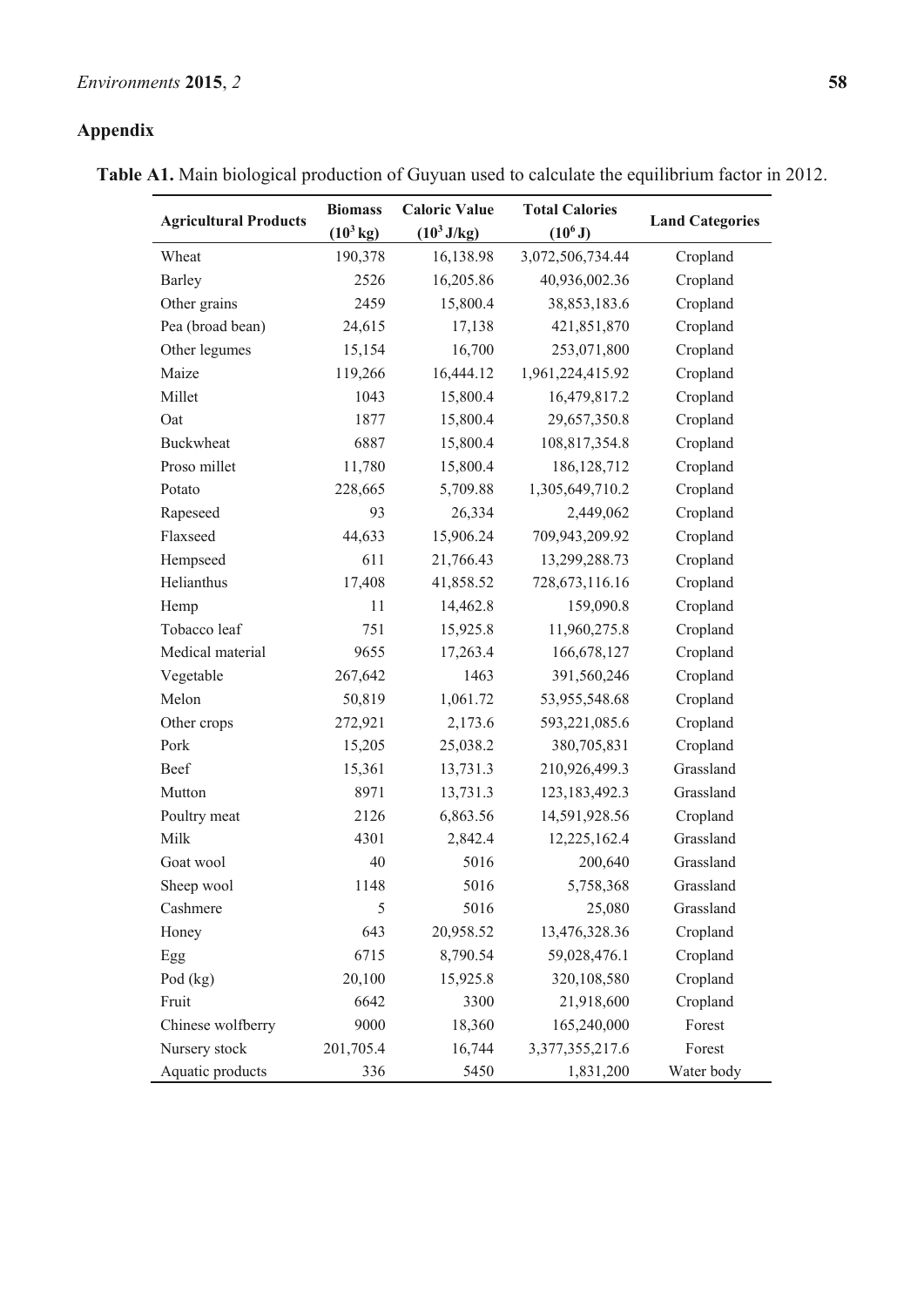| <b>Land Categories</b> | <b>Total Calories</b><br>$(10^9 J)$ | <b>Total Land Area</b><br>(ha) | <b>Average Prolificacy</b><br>$(10^9 J/ha)$ | <b>Equivalence Factor</b> |
|------------------------|-------------------------------------|--------------------------------|---------------------------------------------|---------------------------|
| Cropland               | 10,916,905.746                      | 357,747.4                      | 30.51568063                                 | 1.84                      |
| Forest                 | 3,542,595.218                       | 313,449.9                      | 11.30194873                                 | 0.68                      |
| Grassland              | 352,319.242                         | 222,108.4                      | 1.586249136                                 | 0.10                      |
| Water body             | 1831.200                            | 594                            | 3.082828283                                 | 0.19                      |
| Area land              | 14,813,651.406                      | 893,899.7                      | 16.57193824                                 | 1.00                      |

**Table A2.** Productivity and equivalence factors of land in Guyuan in 2012.

| <b>Table A3.</b> Main biological production of Guyuan used to calculate the equilibrium factor in 1998 |  |  |  |  |  |
|--------------------------------------------------------------------------------------------------------|--|--|--|--|--|
|--------------------------------------------------------------------------------------------------------|--|--|--|--|--|

|                              | <b>Biomass</b>      | <b>Caloric Value</b> | <b>Total Caloric</b> |                        |  |
|------------------------------|---------------------|----------------------|----------------------|------------------------|--|
| <b>Agricultural Products</b> | $(10^3 \text{ kg})$ | $(10^3 J/kg)$        | $(10^6 J)$           | <b>Land Categories</b> |  |
| Wheat                        | 248,131             | 16,138.98            | 4,004,581,246        | Cropland               |  |
| Barley                       | 2916                | 16,205.86            | 47,256,287.76        | Cropland               |  |
| Other grains                 | 3760                | 15,800.4             | 59,409,504           | Cropland               |  |
| Pea (broad bean)             | 27,577              | 17,138               | 472,614,626          | Cropland               |  |
| Rice                         | 1908                | 15,934.16            | 30,402,377.28        | Cropland               |  |
| Maize                        | 163,480             | 16,444.12            | 2,688,284,738        | Cropland               |  |
| Millet                       | 5089                | 15,800.4             | 80,408,235.6         | Cropland               |  |
| Jowar                        | 540                 | 15,800.4             | 8,532,216            | Cropland               |  |
| <b>Buckwheat</b>             | 5343                | 15,800.4             | 84,421,537.2         | Cropland               |  |
| Proso millet                 | 17,012              | 15,800.4             | 268,796,404.8        | Cropland               |  |
| Soybean                      | 1760                | 21,025.4             | 37,004,704           | Cropland               |  |
| Potato                       | 172,571             | 5,709.88             | 985, 359, 701.5      | Cropland               |  |
| Rapeseed                     | 185                 | 26,334               | 4,871,790            | Cropland               |  |
| Flaxseed                     | 36,056              | 15,906.24            | 573,515,389.4        | Cropland               |  |
| Hempseed                     | 180                 | 21,766.43            | 3,917,957.4          | Cropland               |  |
| Helianthus                   | 5439                | 41,858.52            | 227,668,490.3        | Cropland               |  |
| Hemp                         | 305                 | 14,462.8             | 4,411,154            | Cropland               |  |
| Sugar beet                   | 109,858             | 2,792.24             | 306,749,901.9        | Cropland               |  |
| Tobacco leaf                 | 485                 | 15,925.8             | 7,724,013            | Cropland               |  |
| Medical material             | 327                 | 17,263.4             | 5,645,131.8          | Cropland               |  |
| Vegetable                    | 144,824             | 1463                 | 211,877,512          | Cropland               |  |
| Melon                        | 85,514              | 1,061.72             | 90,791,924.08        | Cropland               |  |
| Pork                         | 12,914              | 25,038.2             | 323, 343, 314.8      | Cropland               |  |
| Beef                         | 6238                | 13,731.3             | 85,655,849.4         | Grassland              |  |
| Mutton                       | 3011                | 13,731.3             | 41,344,944.3         | Grassland              |  |
| Poultry meat                 | 1250                | 6,863.56             | 8,579,450            | Cropland               |  |
| Rabbit meat                  | 15                  | 5,195.74             | 77,936.1             | Grassland              |  |
| Goat wool                    | 73                  | 5016                 | 366,168              | Grassland              |  |
| Sheep wool                   | 1032                | 5016                 | 5,176,512            | Grassland              |  |
| Cashmere                     | 21                  | 5016                 | 105,336              | Grassland              |  |
| Honey                        | 158                 | 20,958.52            | 3,311,446.16         | Cropland               |  |
| Egg                          | 4506                | 8,790.54             | 39,610,173.24        | Cropland               |  |
| Pod (kg)                     | 312                 | 15,925.8             | 4,968,849.6          | Cropland               |  |
| Milk                         | 138                 | 2842.4               | 392,251.2            | Grassland              |  |